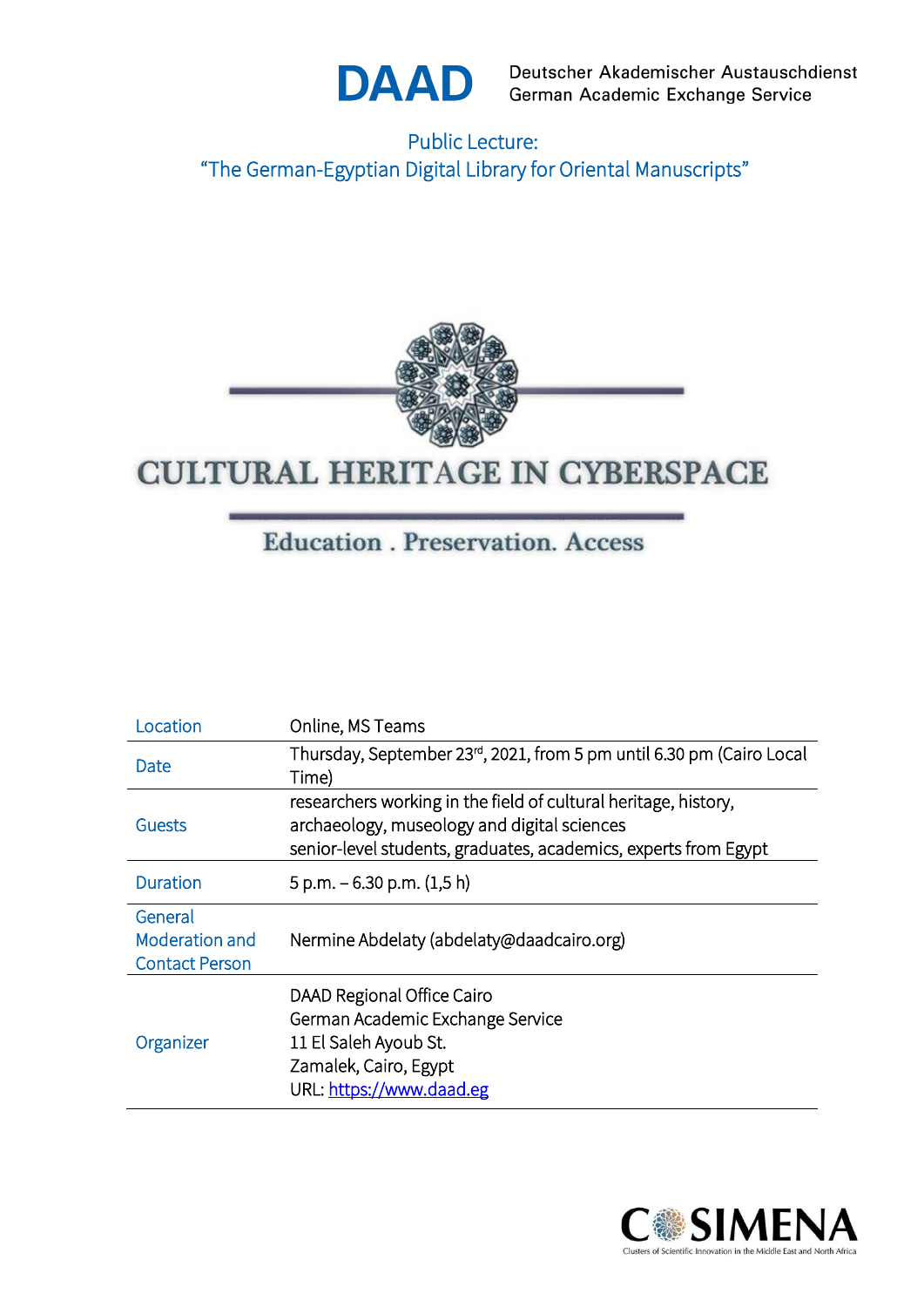# **DAAD**

#### Concept Note

The preservation of Cultural Heritage through digital formats has become a necessity in the past years and various institutions have been steering their investments and efforts in this direction. But not only institutions are highly engaged in the process, also the civil society in Egypt is –informally- part of the process of documentation, preservation and accessibility of cultural heritage through social media.

Furthermore, due to a lack of access to historical and cultural sights during the Corona pandemic, more museums and governmental institutions have started offering parts of their work in the virtual space.

In 2020, the DAAD Regional Office Cairo has organised a virtual conference in the framework of its lighthouse project "Clusters of Scientific Innovation in the Middle East and North Africa" (COSIMENA) and in cooperation with the German Archeological Institute (DAI) entitled "Cultural Heritage between Digitalization and the Pandemic", in which the opportunities and challenges in the field of digitalizing cultural heritage in the MENA region have been presented and discussed. At the same time, the scientists have highlighted how digitalization contributes to the documentation, preservation, education and accessibility of Cultural Heritage for experts and the civil society.

This year, the DAAD is continuing this discussion in its project-related Public Lecture on "The German-Egyptian digital Library for Oriental Manuscripts". With this event, the DAAD Regional Office in Cairo aims to shed the light on the funded binational project "Cultural Heritage in Cyberspace" between German and Egyptian Universities and institutions which recently have received a DAAD funding under the umbrella of the programme German-Egyptian Progress Partnerships. The project's objectives include fostering teaching and research in the field of Cultural Heritage and discussing the opportunities and challenges of cross-cultural collaboration in this field. An inauguration of a joint master's programme in the field of preservation, documentation and digitization of tangible and intangible heritage is also planned in the scope of the project.

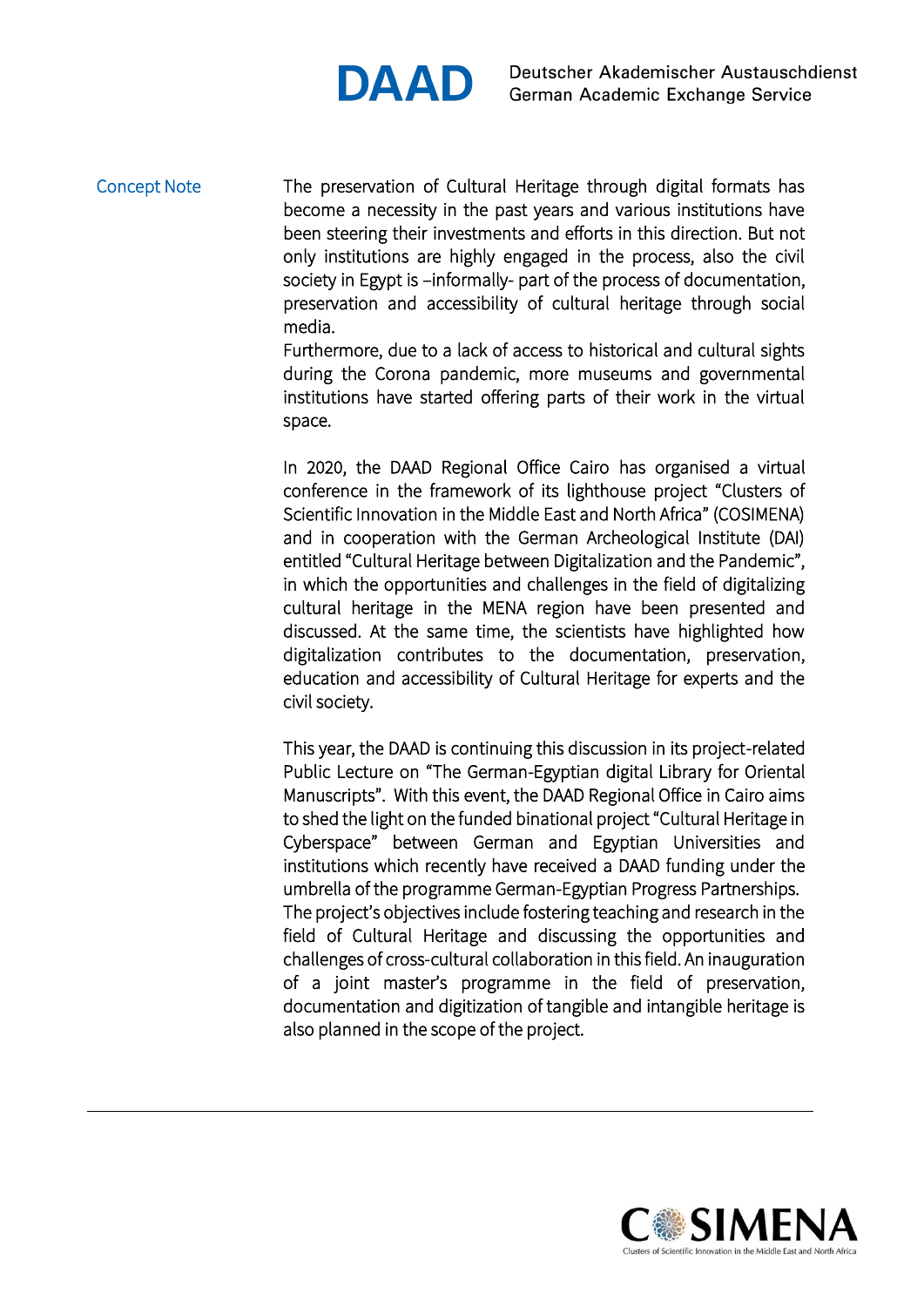

Deutscher Akademischer Austauschdienst German Academic Exchange Service

|                          | Agenda Public Lecture<br>"The German-Egyptian Digital Library for Oriental Manuscripts"<br>on Tuesday, September 23rd, 2021<br>5.00 p.m. $-6.00$ p.m.<br>Link: Click Here |
|--------------------------|---------------------------------------------------------------------------------------------------------------------------------------------------------------------------|
|                          | <b>Greeting Words</b><br>Ms. Isabell Mering<br>Director of the DAAD Regional Office Cairo                                                                                 |
| $5.00$ p.m. $-5.10$ p.m. | Mr. Philippe Maupai<br>Head of Science and Protocol, Embassy of the Federal Republic of<br>Germany in Cairo                                                               |
| $5.10$ p.m. $-6.10$ p.m. | "The German-Egyptian Digital Library for Oriental Manuscripts"<br>Prof. Dr Albrecht Fuess<br>Professor of Islamic Studies at the Phillips-Universität Marburg             |
| 6.10 p.m. $-6.25$ p.m.   | <b>Discussion</b>                                                                                                                                                         |
| 6.25 p.m. $-6.30$ p.m.   | Wrap-up<br>Ms. Nermine Abdelaty<br>DAAD Regional Office Cairo                                                                                                             |
|                          |                                                                                                                                                                           |

#### Short bio of the speaker

*Prof. Dr Albrecht Fuess* studied History and Islamic Studies at the University of Cologne and Cairo University. He obtained his Ph-d in Cologne in 2000 with a dissertation on the history of the Syro-Palestinian coast in the Mamluk era (1250-1517). Since 2010 he is a Professor of Islamic Studies at the Center for Near and Middle Eastern Studies (CNMS) at the Philipps-Universität Marburg. His main research interest are the History of the Near and Middle East from the 13th to 16th centuries and the contemporary Muslim presence in Europe.